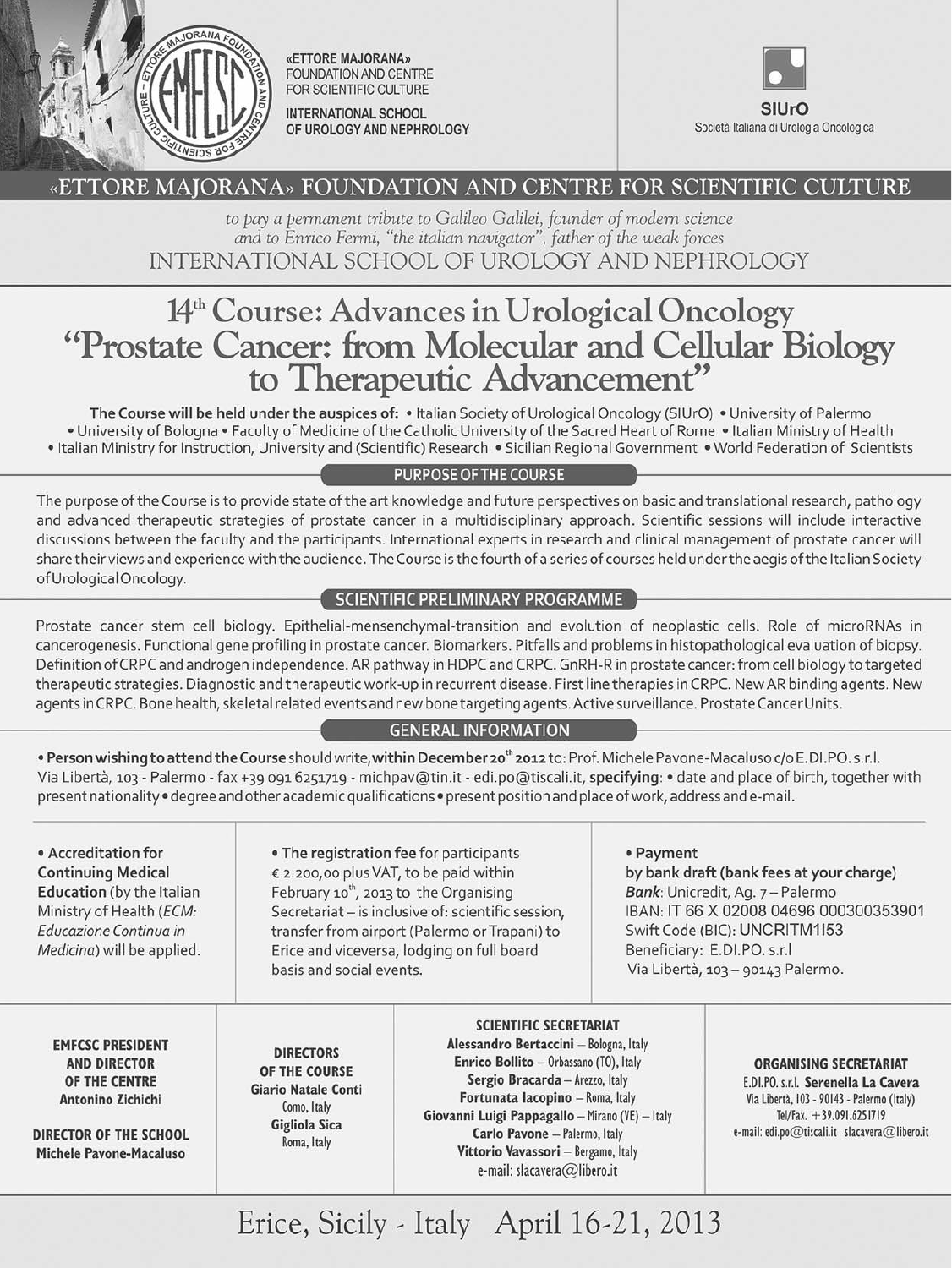# **Instructions to Authors 2013**

*General Policy.* ANTICANCER RESEARCH (AR) will accept original high quality works and reviews on all aspects of experimental and clinical cancer research. The Editorial Policy suggests that priority will be given to papers advancing the understanding of cancer causation, and to papers applying the results of basic research to cancer diagnosis, prognosis, and therapy. AR will also accept the following for publication: (a) Abstracts and Proceedings of scientific meetings on cancer, following consideration and approval by the Editorial Board; (b) Announcements of meetings related to cancer research; (c) Short reviews (of approximately 120 words) and announcements of newly received books and journals related to cancer, and (d) Announcements of awards and prizes.

The principal aim of AR is to provide for the prompt publication (print and online) of original works of high quality, generally within 1-2 months from final acceptance. Manuscripts will be accepted on the understanding that they report original unpublished works on the cancer problem that are not under consideration for publication by another journal, and that they will not be published again in the same form. All authors should sign a submission letter confirming the approval of their article contents. All material submitted to AR will be subject to review, when appropriate, by two members of the Editorial Board and by one suitable outside referee. The Editors reserve the right to improve manuscripts on grammar and style.

The Editors and Publishers of AR accept no responsibility for the contents and opinions expressed by the contributors. Authors should warrantee due diligence in the creation and issuance of their work.

*NIH Open Access Policy.* The journal acknowledges that authors of NIH funded research retain the right to provide a copy of the final manuscript to the NIH four months after publication in ANTICANCER RESEARCH, for public archiving in PubMed Central.

*Copyright.* Once a manuscript has been published in ANTICANCER RESEARCH, which is a copyrighted publication, the legal ownership of all published parts of the paper has passed from the Author(s) to the journal. Material published in the journal may not be reproduced or published elsewhere without written consent of the Managing or Editor Publisher.

*Format*. Two types of papers may be submitted: (i) Full papers containing completed original work, and (ii) review articles concerning fields of recognisable progress. Papers should contain all essential data in order to make the presentation clear. Reasonable economy should be exercised with respect to the number of tables and illustrations used. Papers should be written in clear, concise English. Spelling should follow that given in the "Shorter Oxford English Dictionary".

*Manuscripts*. Submitted manuscripts should not exceed fourteen (14) pages (approximately 250 words per double - spaced typed page), including abstract, text, tables, figures, and references (corresponding to 4 printed pages). Papers exceeding four printed pages will be subject to excess page charges. All manuscripts should be divided into the following sections:

(a) First page including the title of the presented work [not exceeding fifteen (15) words], full names and full postal addresses of all Authors, name of the Author to whom proofs are to be sent, key words, an abbreviated running title, an indication "review", "clinical", "epidemiological", or "experimental" study, and the date of submission. (Note: The order of the Authors is not necessarily indicative of their contribution to the work. Authors may note their individual contribution(s) in the appropriate section(s) of the presented work); (b) Abstract not exceeding 150 words, organized according to the following headings: Background/Aim - Materials and Methods/Patients and Methods - Results - Conclusion; (c) Introduction; (d) Materials and Methods/Patients and Methods; (e) Results; (f) Discussion; (g) Acknowledgements; (h) References. All pages must be numbered consecutively. Footnotes should be avoided. Review articles may follow a different style according to the subject matter and the Author's opinion. Review articles should not exceed 35 pages (approximately 250 words per double-spaced typed page) including all tables, figures, and references.

*Figures.* All figures (whether photographs or graphs) should be clear, high contrast, at the size they are to appear in the journal: 8.00 cm (3.15 in.) wide for a single column; 17.00 cm (6.70 in.) for a double column; maximum height: 20.00 cm (7.87 in.). Graphs must be submitted as photographs made from drawings and must not require any artwork, typesetting, or size modifications. Symbols, numbering and lettering should be clearly legible. The number and top of each figure must be indicated. Colour plates are charged.

*Tables.* Tables should be typed double-spaced on a separate page, numbered with Roman numerals and should include a short title.

*References.* Authors must assume responsibility for the accuracy of the references used. Citations for the reference sections of submitted works should follow the standard form of "Index Medicus" and must be numbered consecutively. In the text, references should be cited by number. Examples: 1 Sumner AT: The nature of chromosome bands and their significance for cancer research. Anticancer Res 1: 205-216, 1981. 2 McGuire WL and Chamnes GC: Studies on the oestrogen receptor in breast cancer. In: Receptors for Reproductive Hormones (O' Malley BW, Chamnes GC (eds.). New York, Plenum Publ Corp., pp 113-136, 1973.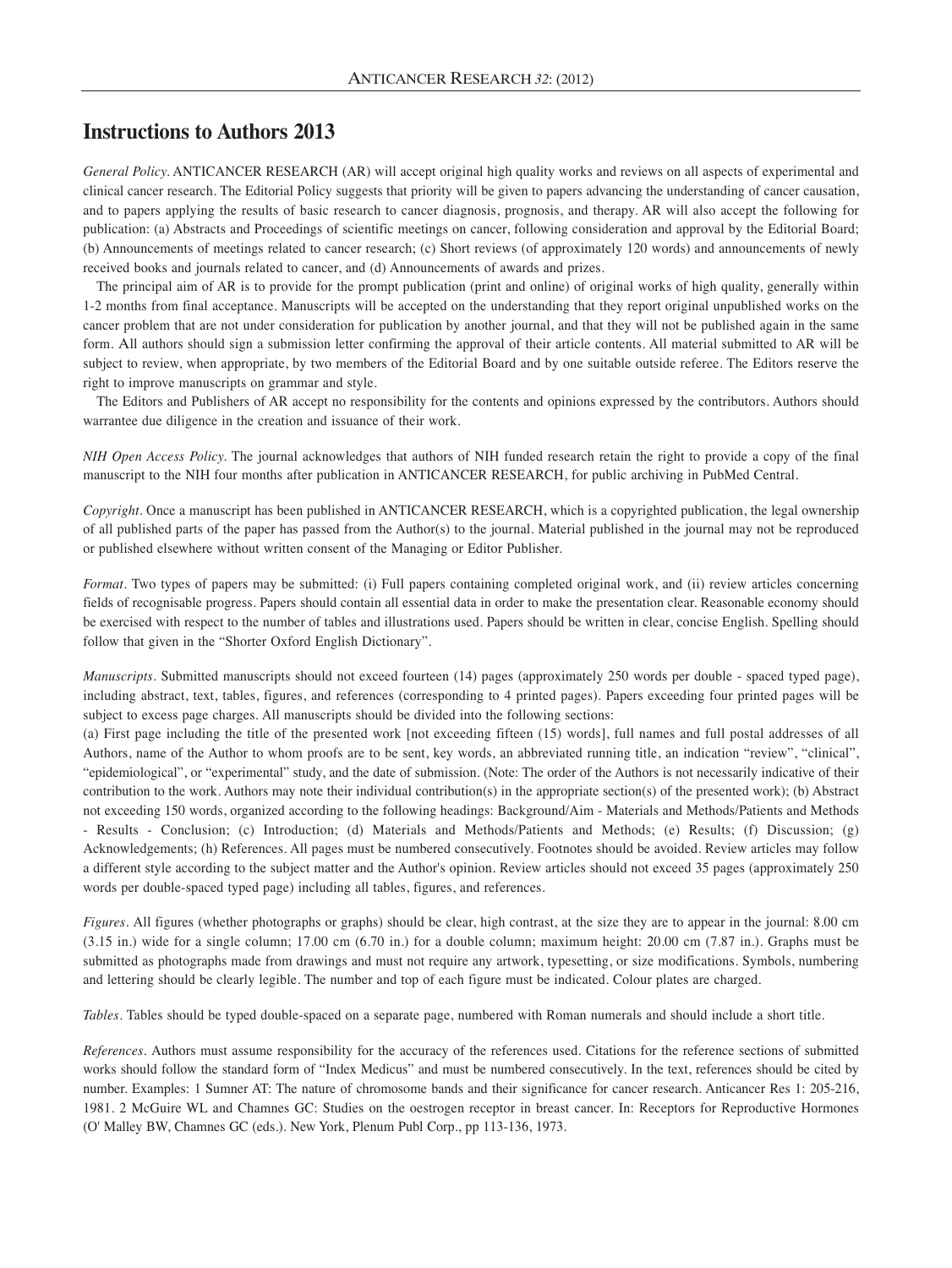*Nomenclature and Abbreviations.* Nomenclature should follow that given in "Chemical Abstracts", "Index Medicus", "Merck Index", "IUPAC –IUB", "Bergey's Manual of Determinative Bacteriology", The CBE Manual for Authors, Editors and Publishers (6th edition, 1994), and MIAME Standard for Microarray Data. Human gene symbols may be obtained from the HUGO Gene Nomenclature Committee (HGNC) (http://www.gene.ucl.ac.uk/). Approved mouse nomenclature may be obtained from http://www.informatics.jax.org/. Standard abbreviations are preferable. If a new abbreviation is used, it must be defined on first usage.

*Clinical Trials.* Authors of manuscripts describing clinical trials should provide the appropriate clinical trial number in the correct format in the text.

For International Standard Randomised Controlled Trials (ISRCTN) Registry (a not-for-profit organization whose registry is administered by Current Controlled Trials Ltd.) the unique number must be provided in this format: ISRCTNXXXXXXXX (where XXXXXXXX represents the unique number, always prefixed by "ISRCTN"). Please note that there is no space between the prefix "ISRCTN" and the number. Example: ISRCTN47956475.

For Clinicaltrials.gov registered trials, the unique number must be provided in this format: NCTXXXXXXXX (where XXXXXXXX represents the unique number, always prefixed by 'NCT'). Please note that there is no space between the prefix 'NCT' and the number. Example: NCT00001789.

*Ethical Policies and Standards.* ANTICANCER RESEARCH agrees with and follows the "Uniform Requirements for Manuscripts Submitted to Biomedical Journals" established by the International Committee of Medical Journal Editors in 1978 and updated in October 2001 (www.icmje.org). Microarray data analysis should comply with the "Minimum Information About Microarray Experiments (MIAME) standard". Specific guidelines are provided at the "Microarray Gene Expression Data Society" (MGED) website. Presentation of genome sequences should follow the guidelines of the NHGRI Policy on Release of Human Genomic Sequence Data. Research involving human beings must adhere to the principles of the Declaration of Helsinki and Title 45, U.S. Code of Federal Regulations, Part 46, Protection of Human Subjects, effective December 13, 2001. Research involving animals must adhere to the Guiding Principles in the Care and Use of Animals approved by the Council of the American Physiological Society. The use of animals in biomedical research should be under the careful supervision of a person adequately trained in this field and the animals must be treated humanely at all times. Research involving the use of human foetuses, foetal tissue, embryos and embryonic cells should adhere to the U.S. Public Law 103-41, effective December 13, 2001.

*Submission of Manuscripts.* Please follow the Instructions to Authors regarding the format of your manuscript and references. There are 3 ways to submit your article (NOTE: Please use only one of the 3 options. Do not send your article twice.):

- 1. To submit your article online please visit: IIAR-Submissions (http://www.iiar-anticancer.org/submissions/login.php)
- 2. You can send your article via e-mail to journals@iiar-anticancer.org. Please remember to always indicate the name of the journal you wish to submit your paper. The text should be sent as a Word document (\*doc) attachment. Tables, figures and cover letter can also be sent as e-mail attachments.
- 3. You can send the manuscript of your article via regular mail in a USB stick, DVD, CD or floppy disk (including text, tables and figures) together with three hard copies to the following address:

John G. Delinassios International Institute of Anticancer Research (IIAR) Editorial Office of ANTICANCER RESEARCH, IN VIVO, CANCER GENOMICS and PROTEOMICS. 1st km Kapandritiou-Kalamou Road P.O. Box 22, GR-19014 Kapandriti, Attiki **GREECE** 

Submitted articles will not be returned to Authors upon rejection.

*Galley Proofs*. Unless otherwise indicated, galley proofs will be sent to the first-named Author of the submission. Corrections of galley proofs should be limited to typographical errors. Reprints, PDF files, and/or Open Access may be ordered after the acceptance of the paper. Requests should be addressed to the Editorial Office.

Copyright© 2013 - International Institute of Anticancer Research (J.G. Delinasios). All rights reserved (including those of translation into other languages). No part of this journal may be reproduced, stored in a retrieval system, or transmitter in any form or by any means, electronic, mechanical, photocopying, microfilming, recording or otherwise, without written permission from the Publisher.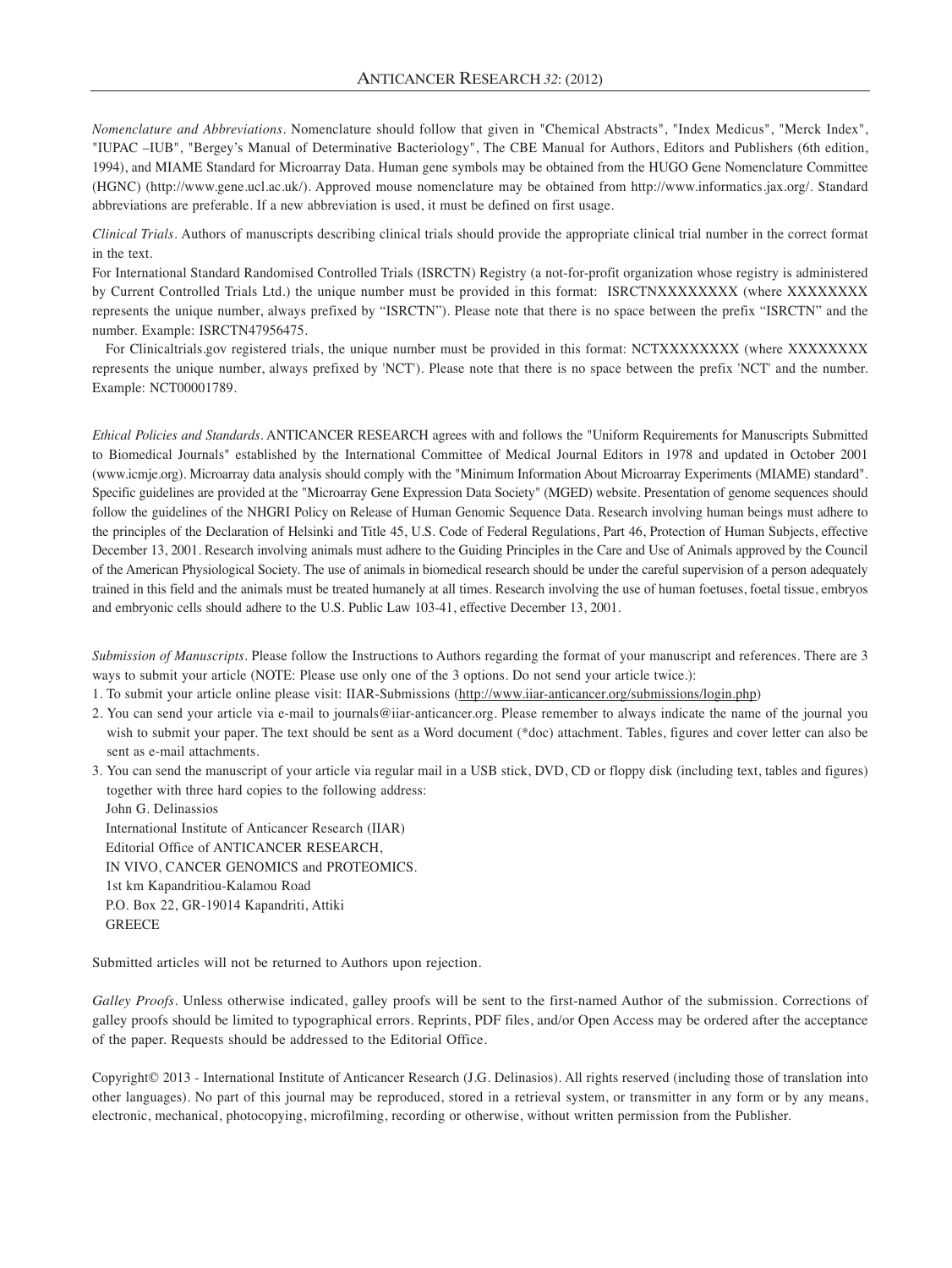# NCER GENOMICS & PROTEOMICS

**www.cgp.iiarjournals.com**

**Print ISSN: 1109-6535 Online ISSN: 1790-6245 VOL. 1 (2004) - VOL. 9 (2012) (print and online) From VOL. 10 (2013) online – only**



#### **International Online Open Access Journal**

General Policy. CANCER GENOMICS & PROTEOMICS (CGP) welcomes submissions of original high quality articles and reviews on all aspects of the application of genomic and proteomic technologies to experimental and clinical cancer research. The journal's scientific spectrum includes: (a) molecular causes of carcinogenesis, cancer progression and metastasis; (b) structural and functional aspects of genes in the cancer cell; (c) advances in genomic and proteomic technologies applicable to cancer research; (d) anticancer drug design and drug development.

CGP will also accept abstracts and proceedings of scientific meetings for publication, following consideration and approval by the Editorial Board. A main aim of CGP is to ensure the prompt and confidential review, and rapid publication of original works and reviews, generally within 1-3 months from submission or 1-2 months from acceptance.

CGP is published bimonthly by the **International Institute of Anticancer Research** and is available online with **Stanford University HighWire Press:** For more information please visit our website www.cgp.iiarjournals.org.

#### **Editorial Office**

International Institute of Anticancer Research, 1st km Kapandritiou-Kalamou Rd., P.O. Box 22, Kapandriti, Attiki 19014, Greece. Tel: +30 22950 52945, Fax: +30 22950 53389. E-mail: journals@iiar-anticancer.org; IIAR websites: www.iiar-anticancer.org and www.iiarjournals.org

#### **A Selection of Recent Papers**

Metastatic Biomarker Discovery Through Proteomics. L.T. BRINTON, T.A. BRENTNALL, J.A. SMITH, K.A. KELLY *(Charlottesville, VA; Seattle, WA, USA)*

Genetically Engineered Fusion Proteins for Treatment of Cancer. U.H. WEIDLE, B. SCHNEIDER, G. GEORGES, U. BRINKMANN *(Penzberg, Germany)*

Identification of Differentially Expressed Proteins from Primary vs. Metastatic Pancreatic Cancer Cells Using Subcellular Proteomics. K.Q. MCKINNEY, J.-G. LEE, D. SINDRAM, M.W. RUSSO, D.K. HAN, H.L. BONKOVSKY, S.-I. HWANG *(Charlotte, NC; Farmington, CT, USA)*

Review: Are we Missing the Target? – Cancer Stem Cells and Drug Resistance in Non-small Cell Lung Cancer. S. GOTTSCHLING, P.A. SCHNABEL, F.J.F. HERTH, E. HERPEL *(Heidelberg, Germany)*

Identification of Markers Associated with Highly Aggressive Metastatic Phenotypes Using Quantitative Comparative Proteomics. M.G. TERP, R.R. LUND, O.N. JENSEN, R. LETH-LARSEN, H.J. DITZEL *(Odense, Denmark)*

Review: Breast Cancer and Metastasis: On the Way Toward Individualized Therapy. A.P. TRAPÉ, A.M. GONZALEZ-ANGULO *(Houston, TX, USA)*

In Silico Functional Profiling of Individual Prostate Cancer Tumors: Many Genes, Few Functions. I.P. GORLOV, J. BYUN, C.J. LOGOTHETIS *(Houston, TX, USA)*

Expression of Signal-induced Proliferation-associated Gene 1 (SIPA1), a RapGTPase-activating Protein, Is Increased in Colorectal Cancer and Has Diverse Effects on Functions of Colorectal Cancer Cells. K. JI, L. YE, A.-M. TOMS, R. HARGEST, T.A. MARTIN, F. RUGE, J. JI, W.G. JIANG *(Cardiff, UK; Beijing, PR China)*

Single Nucleotide Polymorphisms of Genes for EGF, TGF-β and TNF-α in Patients with Pancreatic Carcinoma. L. ZHANG, G. WU, F. HERRLE, M. NIEDERGETHMANN, M. KEESE *(Frankfurt; Heidelberg, Germany; Xiamen, P.R. China)*

Diagnostic MicroRNA Markers to Screen for Sporadic Human Colon Cancer in Blood. F.E. AHMED, N.C. AMED, P.W. VOS, C. BONNERUP, J.N. ATKINS, M. CASEY, G.J. NUOVO, W. NAZIRI, J.E. WILEY, R.R. ALLISON *(Greenville, Goldsboro, NC; Columbus, OH, USA)*

MGMT Hypermethylation and MDR System in Glioblastoma Cancer Stem Cells. V. CALDERA, M. MELLAI, L. ANNOVAZZI, O. MONZEGLIO, A. PIAZZI, D. SCHIFFER *(Pavia; Novara, Italy)*

20-HETE-producing Enzymes Αre Up-regulated in Human Cancers. A. ALEXANIAN, B. MILLER, R.J. ROMAN, A. SOROKIN *(Milwaukee, WI; Jackson, MS, USA)*

Unifying the Genomics-based Classes of Cancer Fusion Gene Partners: Large Cancer Fusion Genes are Evolutionarily Conserved. L.M. PAVA, D.T. MORTON, R. CHEN, G. BLANCK *(Tampa, FL, USA)*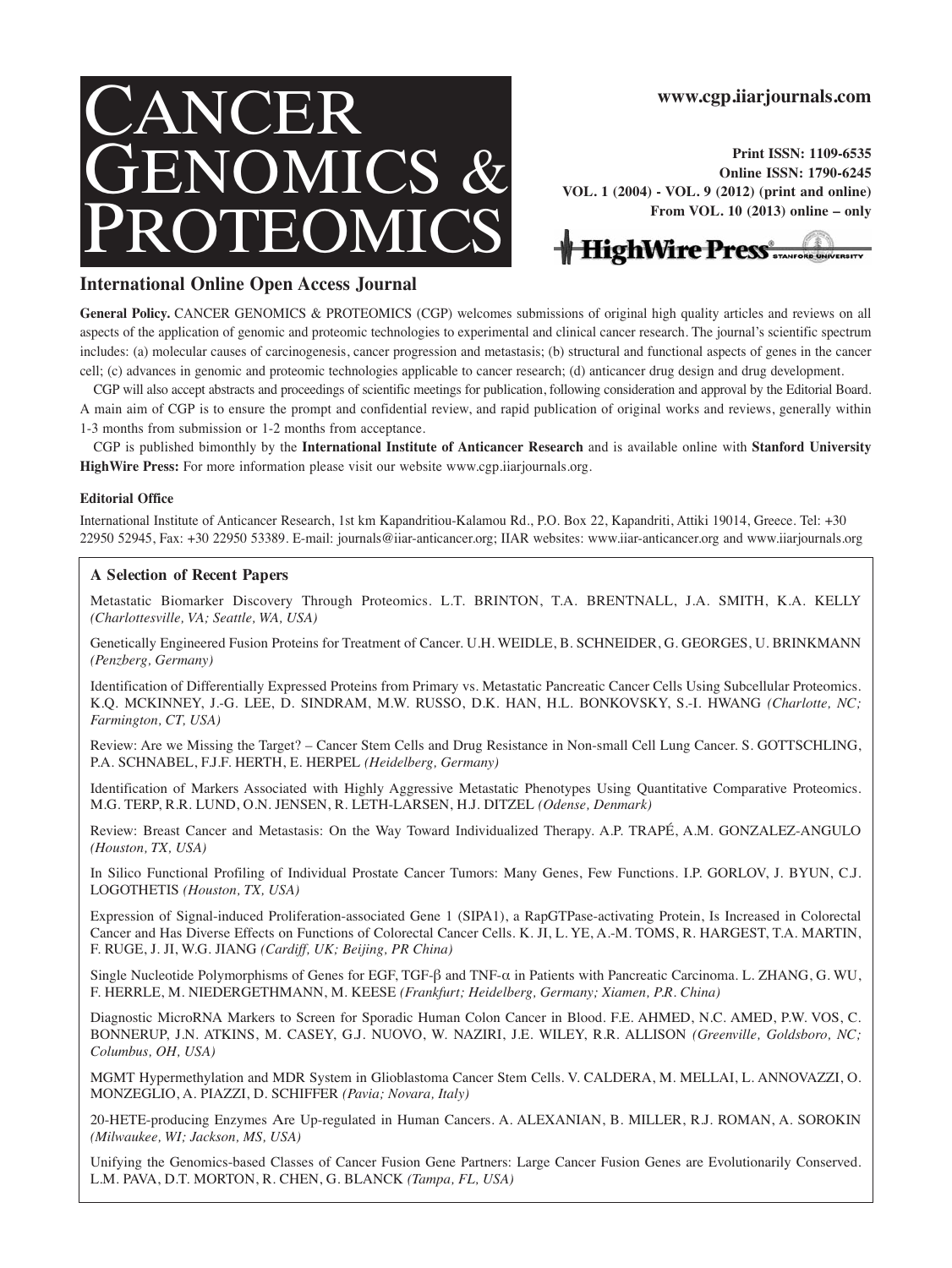| Bevacizumab plus Docetaxel and Cisplatin for Metastatic Breast Cancer: A Pilot Phase II Study. C.-J. TAI,<br>C.-S. CHEN, C.-S. HUNG, L.-J. KUO, P.-L. WEI, J.-F. CHIOU, C.-H. HSU, H.-Y. CHIOU, C.-H. WU                                                                      | 5501 |
|-------------------------------------------------------------------------------------------------------------------------------------------------------------------------------------------------------------------------------------------------------------------------------|------|
| Expression Analysis of iPS Cell – Inductive Genes in Esophageal Squamous Cell Carcinoma by Tissue<br>Microarray. Y. SHIMADA, T. OKUMURA, S. SEKINE, M. MORIYAMA, S. SAWADA, K. MATSUI, I.<br>YOSHIOKA, S. HOJO, T. YOSHIDA, T. NAGATA, J. FUKUOKA, K. TSUKADA (Toyama, Japan) | 5507 |
| Distance to the Neurooncological Center: A Negative Prognostic Factor in Patients with Glioblastoma<br>Multiforme. An Epidemiological Study. J. KERSCHBAUMER, C.F. FREYSCHLAG, R. BAUER, A.A.<br>OBWEGESER, G.A. SCHUBERT, C. THOMÉ, M. SEIZ (Innsbruck; Feldkirch, Austria)  | 5515 |
| Successful Rechallenge for Oxaliplatin Hypersensitivity Reactions in Patients with Metastatic Colorectal<br>Cancer. T. YANAI, S. IWASA, H. HASHIMOTO, K. KATO, T. HAMAGUCHI, Y. YAMADA, Y.                                                                                    | 5521 |
| Comparison of Two Different Conditioning Regimens Before Autologous Transplantation for Children with<br>High-Risk Neuroblastoma. M.A. DE IORIS, B. CONTOLI, A. JENKNER, M.D. DE PASQUALE, A.<br>SERRA, L. DE SIO, R. PESSOLANO, M.C. GARGANESE, A. CROCOLI, T. CORNELI, R.   | 5527 |
|                                                                                                                                                                                                                                                                               | 5535 |
|                                                                                                                                                                                                                                                                               | 5541 |
|                                                                                                                                                                                                                                                                               | 5543 |
|                                                                                                                                                                                                                                                                               |      |

Review (page 5139)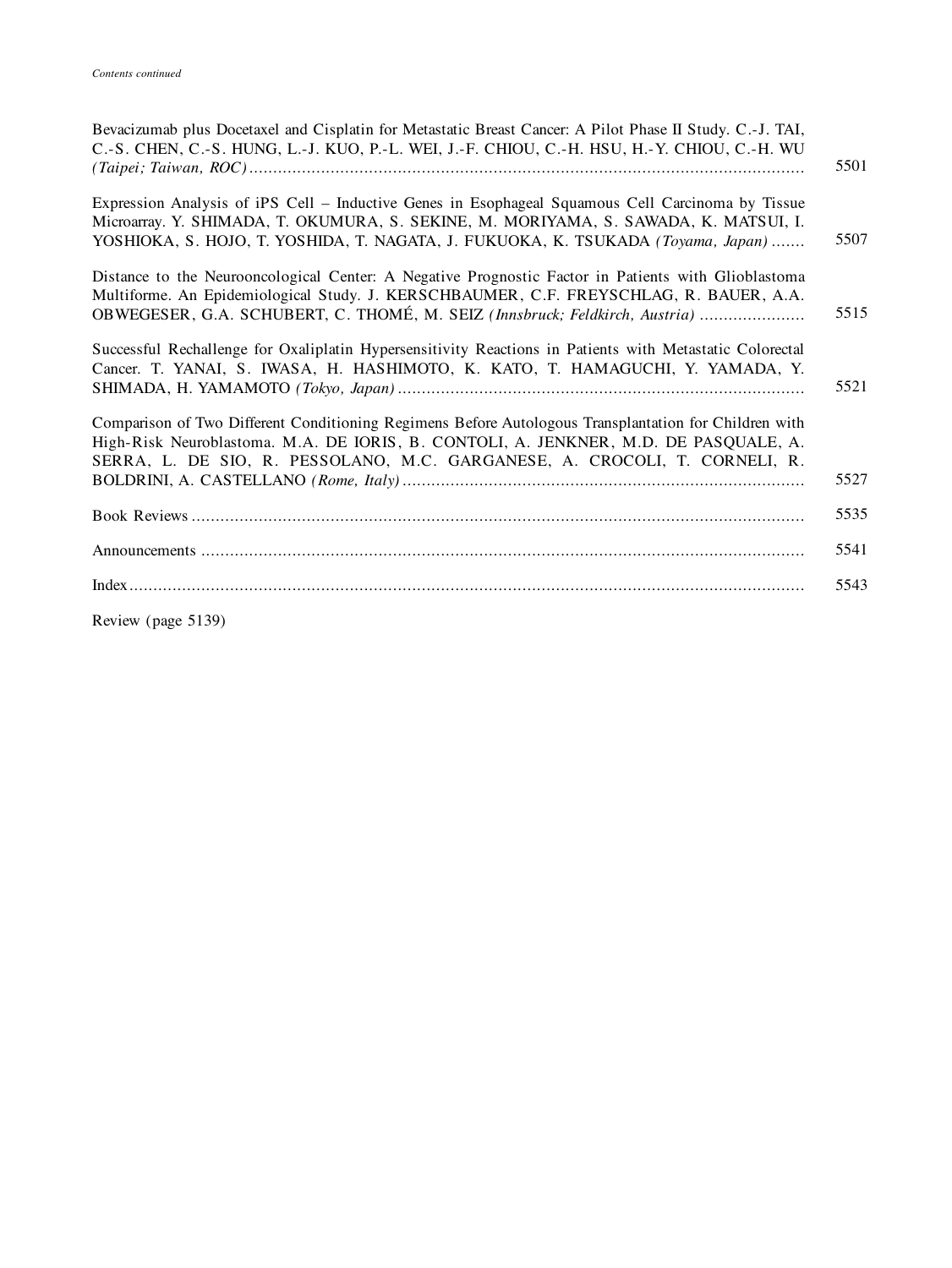| 5415 |
|------|
| 5421 |
| 5429 |
| 5437 |
| 5441 |
| 5447 |
| 5453 |
| 5459 |
| 5465 |
| 5475 |
| 5481 |
| 5487 |
| 5495 |
|      |

*Contents continued on the preceding page*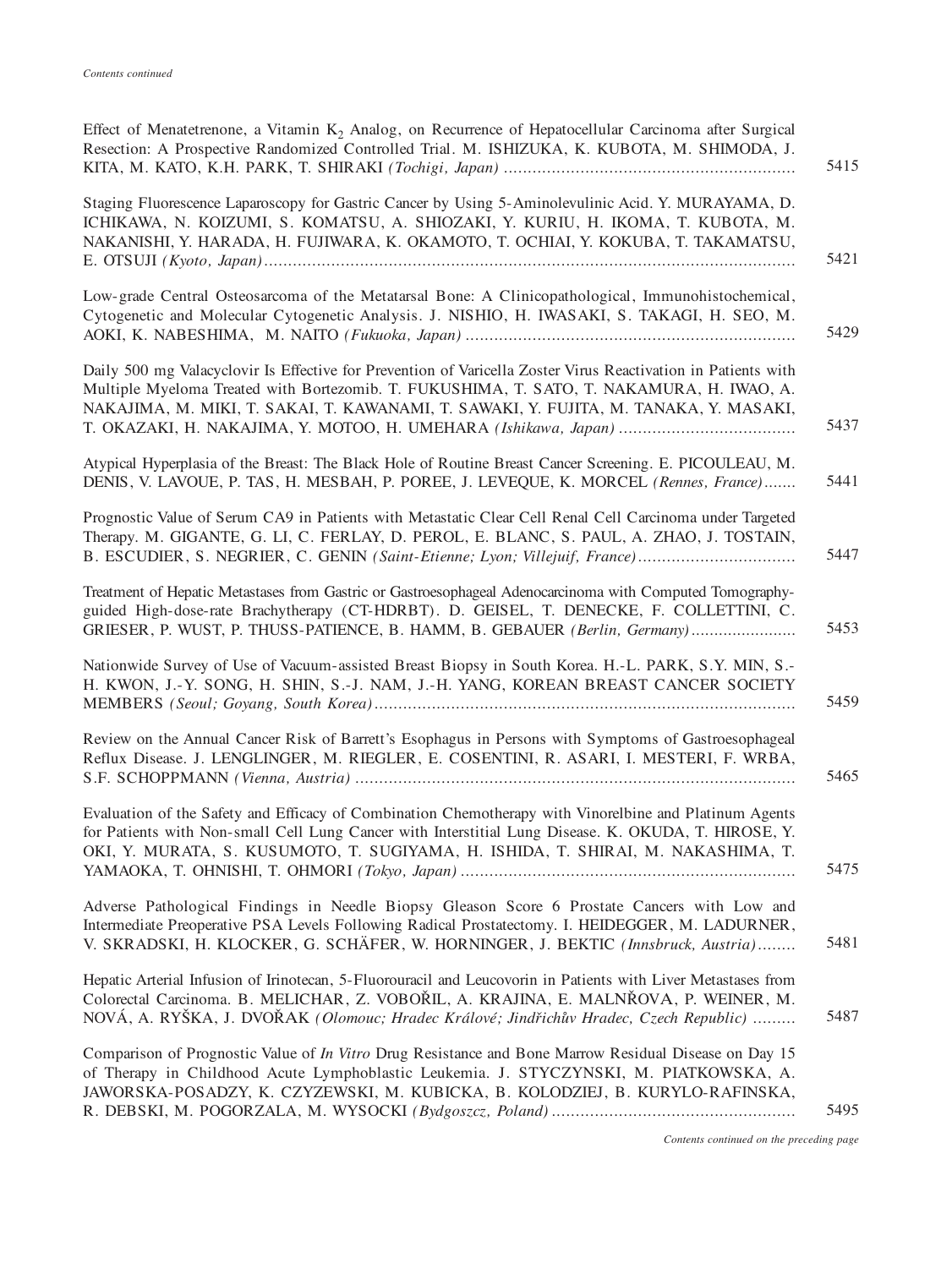| Detection of Numerical Abnormalities of Chromosome 9 and p16/CDKN2A Gene Alterations in Ovarian<br>Cancer with Fish Analysis. C. ARAVIDIS, A.D. PANANI, Z. KOSMAIDOU, N. THOMAKOS, A.<br>5309                                                                                     |
|-----------------------------------------------------------------------------------------------------------------------------------------------------------------------------------------------------------------------------------------------------------------------------------|
| Intratumoral <sup>224</sup> Ra-Loaded Wires Spread Alpha-Emitters Inside Solid Human Tumors in Athymic Mice<br>Achieving Tumor Control. T. COOKS, M. TAL, S. RAAB, M. EFRATI, S. REITKOPF, E. LAZAROV, R.<br>5315                                                                 |
| Effects of Bicalutamide and 4OH-Tamoxifen on Androgen-regulated Gene Expression in the LNCaP Cell<br>5323<br>Line. R. MANGERINI, F. ARGELLATI, U. PFEFFER, F. BOCCARDO (Genoa, Italy)                                                                                             |
| Studies on the Activity of Two Trans-Planaramine Platinum(II) Complexes Coded as DH4 and DH5 in<br>Human Ovarian Tumour Models. N. DEQNAH, J.Q. YU, P. BEALE, F. HUQ (Sydney; Concord, NSW,<br>5331                                                                               |
| Curcumin Resistance Induced by Hypoxia in HepG2 Cells Is Mediated by Multidrug-resistance-associated<br>Proteins. T. SAKULTERDKIAT, C. SRISOMSAP, R. UDOMSANGPETCH, J. SVASTI, K.<br>5337                                                                                         |
| Artonin E Mediates MCL1 Down-regulation and Sensitizes Lung Cancer Cells to Anoikis. E. WONGPANKAM,<br>P. CHUNHACHA, V. PONGRAKHANANON, B. SRITULARAK, P. CHANVORACHOTE (Bangkok,<br>5343                                                                                         |
| Induction of Apoptosis of SW480 Human Colon Cancer Cells by (-)-Epicatechin Isolated from Bulnesia<br>5353<br>sarmienti. D. KIM, M.L. MOLLAH, K. KIM (Daegu, Republic of Korea; Selangor, Malaysia)                                                                               |
| Suppressive Effects of Cyclophosphamide and Gemcitabine on Regulatory T-Cell Induction In Vitro. S.<br>KAN, S. HAZAMA, K. MAEDA, Y. INOUE, S. HOMMA, S. KOIDO, M. OKAMOTO, M. OKA<br>5363                                                                                         |
| Antiproliferative, Antioxidant and Anti-inflammatory Effects of Hydroxytyrosol on Human Hepatoma HepG2<br>and Hep3B Cell Lines. V. TUTINO, M.G. CARUSO, C. MESSA, E. PERRI, M. NOTARNICOLA (Bari;<br>5371                                                                         |
| Gut Fermentation Products of Inulin-type Fructans Modulate the Expression of Xenobiotic-metabolising<br>5379<br>Enzymes in Human Colonic Tumour Cells. U. MUNJAL, D. SCHARLAU, M. GLEI (Jena, Germany)                                                                            |
| Quantification of Breast Cancer Cells in Peripheral Blood Samples by Real-Time RT-PCR. M. ZEBISCH,<br>A.C. KÖLBL, C. SCHINDLBECK, J. NEUGEBAUER, S. HEUBLEIN, M. ILMER, B. RACK, K.<br>5387<br>FRIESE, U. JESCHKE, U. ANDERGASSEN (Munich; Traunstein, Germany; Houston, TX, USA) |
| <b>Clinical Studies</b>                                                                                                                                                                                                                                                           |
| Pemetrexed plus Carboplatin or Cisplatin as Neoadjuvant Treatment of Operable Malignant Pleural<br>Mesothelioma (MPM). G. PASELLO, G. MARULLI, V. POLO, C. BREDA, L. BONANNO, L.<br>5393                                                                                          |
| Phase I Study of Combination Chemotherapy Consisting of Paclitaxel, Cisplatin, and S-1 in Patients with<br>Unresectable Gastric Cancer (KOGC-02). T. TAKAHASHI, Y. SAIKAWA, K. FUKUDA, S. FUNAKOSHI,<br>5401<br>H. KAWAKUBO, H. TAKEUCHI, H. TAKAISHI, Y. KITAGAWA (Tokyo, Japan) |
| Evaluation of 5-FU Plasma Concentration by <sup>13</sup> C Breath Test in Patients Treated with Oral 5-FU Analogs.<br>M. HIGASHIDA, H. MATSUMOTO, H. KUBOTA, H. MURAKAMI, Y. KAWABE, H. NAKASHIMA, Y.<br>5407                                                                     |

*Contents continued on the preceding page*